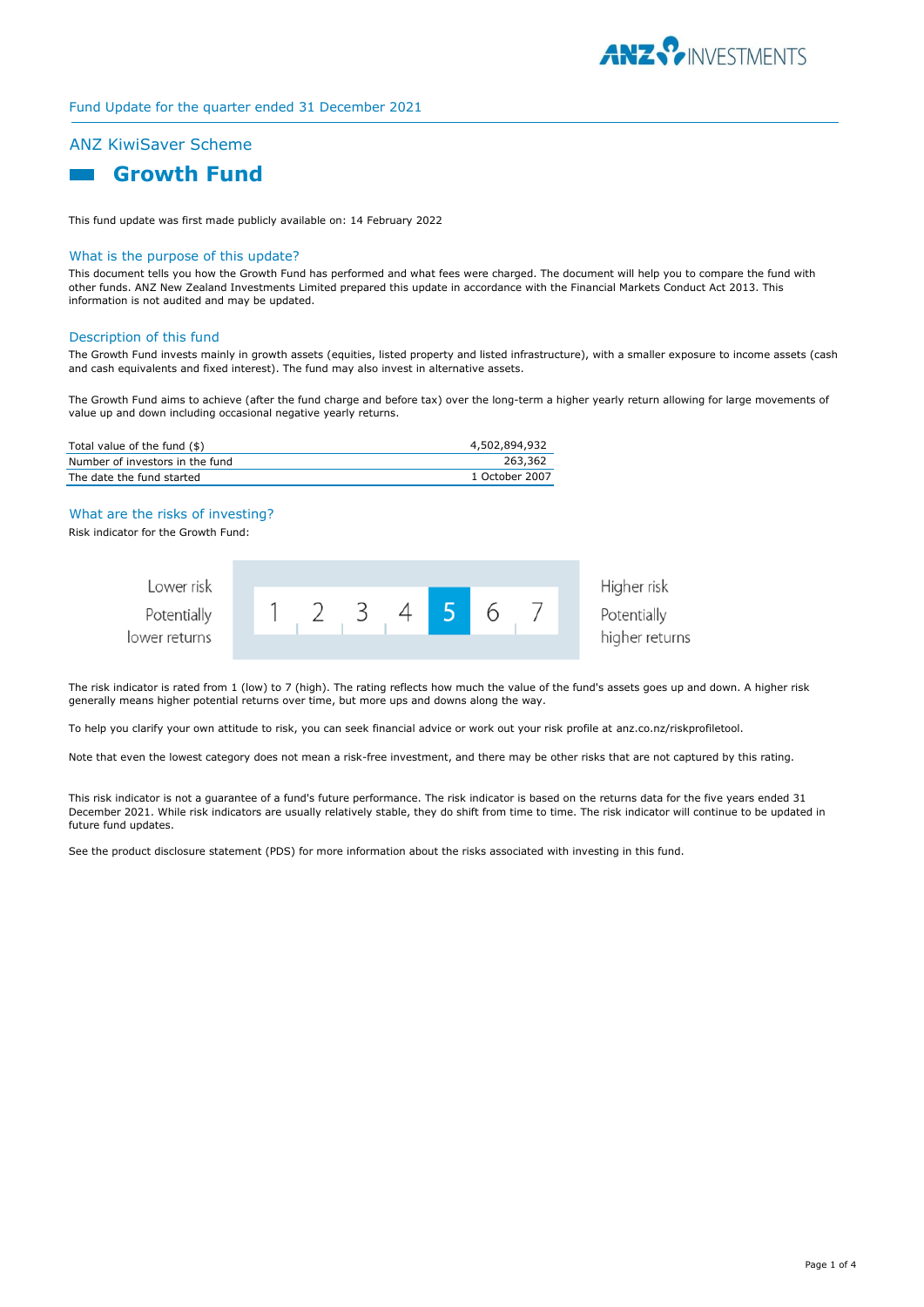# How has the fund performed?

|                                               | Average over past |           |  |
|-----------------------------------------------|-------------------|-----------|--|
|                                               | five years        | Past year |  |
| Annual return                                 |                   |           |  |
| (after deductions for charges and tax)        | 10.49%            | 14.76%    |  |
| <b>Annual return</b>                          |                   |           |  |
| (after deductions for charges but before tax) | 11.69%            | 15.59%    |  |
| Market index annual return                    |                   |           |  |
| (reflects no deduction for charges and tax)   | 11.61%            | 14.61%    |  |

The market index annual return is calculated using the target investment mix and the indices of each asset class.

Additional information about the market index is available in the statement of investment policy and objectives on the offer register at www.discloseregister.companiesoffice.govt.nz.



## **Annual return graph**

This shows the return after fund charges and tax for each of the last 10 years ending 31 March. The last bar shows the average annual return for the last 10 years, up to 31 December 2021.

**Important:** This does not tell you how the fund will perform in the future.

Returns in this update are after tax at the highest prescribed investor rate (PIR) of tax for an individual New Zealand resident. Your tax may be lower.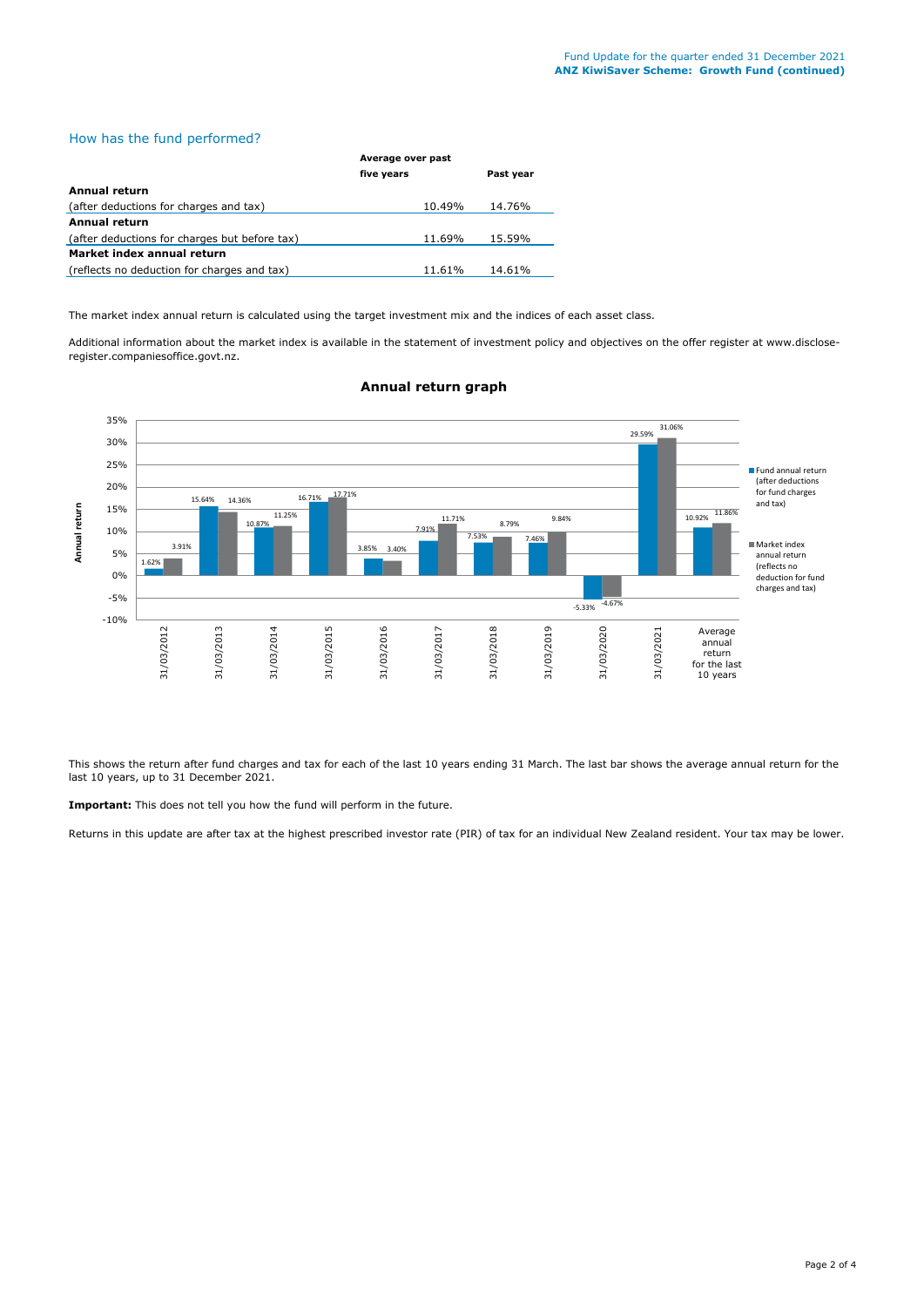## What fees are investors charged?

Investors in the Growth Fund are charged fund charges. In the year to 31 March 2021 these were:

|                                             | % of net asset value |
|---------------------------------------------|----------------------|
| Total fund charges <sup>1</sup>             | 1.05%                |
| Which are made up of:                       |                      |
| Total management and administration charges | 1.05%                |
| Including:                                  |                      |
| Manager's basic fee                         | 1.00%                |
| Other management and administration charges | 0.05%                |
| Total performance based fees                | $0.00\%$             |
|                                             |                      |

|                             | Dollar amount per investor |
|-----------------------------|----------------------------|
| <b>Other charges</b>        |                            |
| Membership Fee <sup>2</sup> | \$18                       |

Investors are not currently charged individual action fees for specific actions or decisions (for example, for withdrawing from or switching funds). See the PDS for more information about Scheme fees.

Small differences in fees and charges can have a big impact on your investment over the long term.

## Example of how this applies to an investor

Sarah had \$10,000 in the fund at the start of the year and did not make any further contributions. At the end of the year, Sarah received a return after fund charges were deducted of \$1,476 (that is 14.76% of her inital \$10,000). Sarah also paid \$13.50 in other charges. This gives Sarah a total return after tax of \$1,462.50 for the year.

## What does the fund invest in?

## **Actual investment mix<sup>3</sup> Target investment mix<sup>3</sup>**

This shows the types of assets that the fund invests in. This shows the mix of assets that the fund generally intends to invest in.